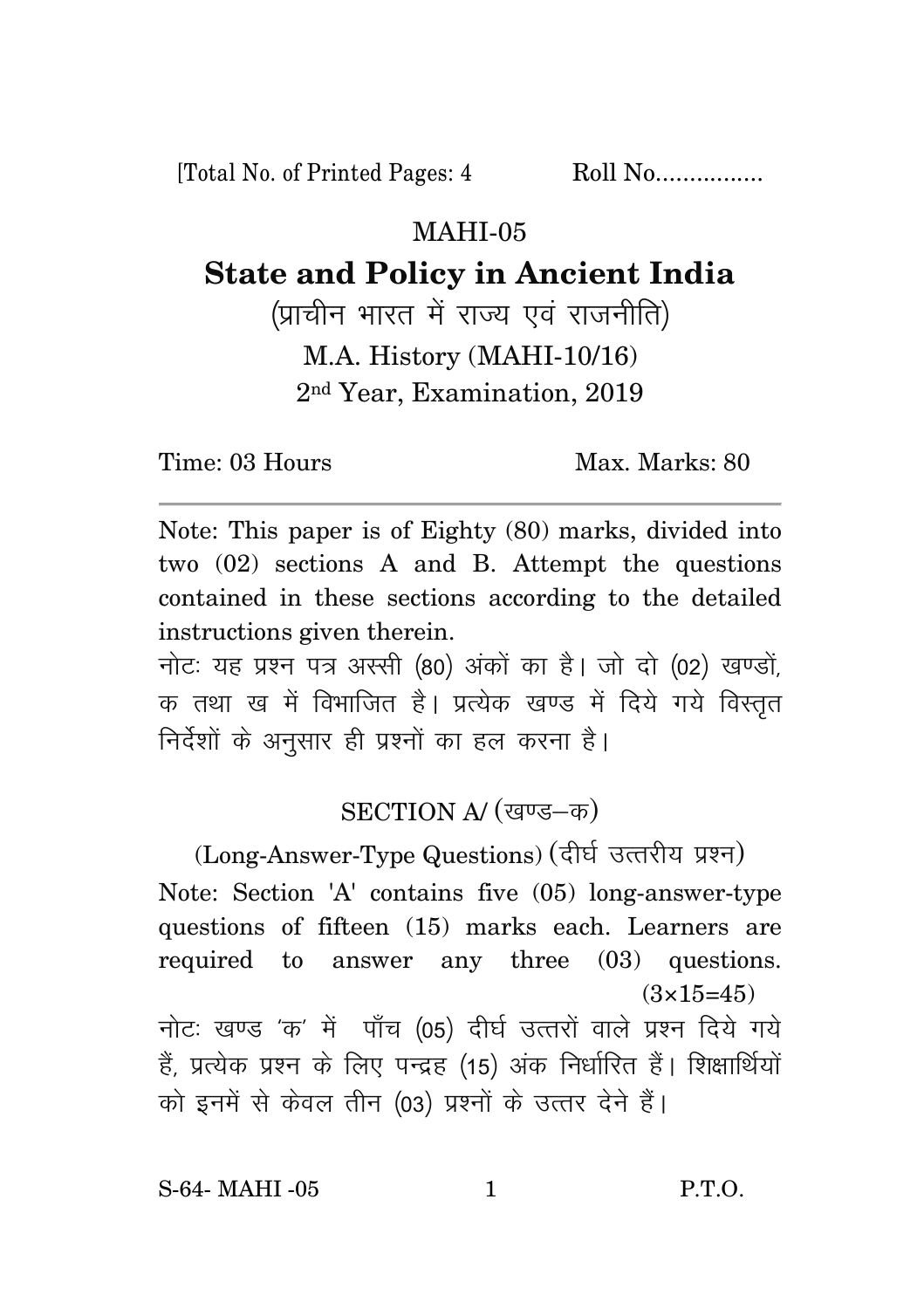1. Classify and examine the main sources of Information for the state and policy in Ancient India प्राचीन भारत में राज्य और राज्य नीति को जानने के प्रमुख

स्रोतों का वर्गीकरण और परीक्षण कीजिए।

- 2. "The theory of elective kingship was most common principle in Ancient India." Discuss. ''निर्वाचित राजत्व का सिद्धान्त प्राचीन भारत का बहू प्रचलित राष्ट्रीय सिद्धान्त था।'' विवेचना कीजिए।
- 3. Write a detailed note on forms of state in Ancient India. प्राचीन भारत में राज्य के प्रकारों पर एक विस्तृत टिप्पणी लिखिए।
- 4. Write an article on theology political thoughts. धर्मशास्त्रीय राजनीतिक चिंतन पर एक लेख लिखिए।
- 5. Throw light on local self government in Ancient India.

प्राचीन भारत में स्थानीय स्वशासन पर प्रकाश डालिए।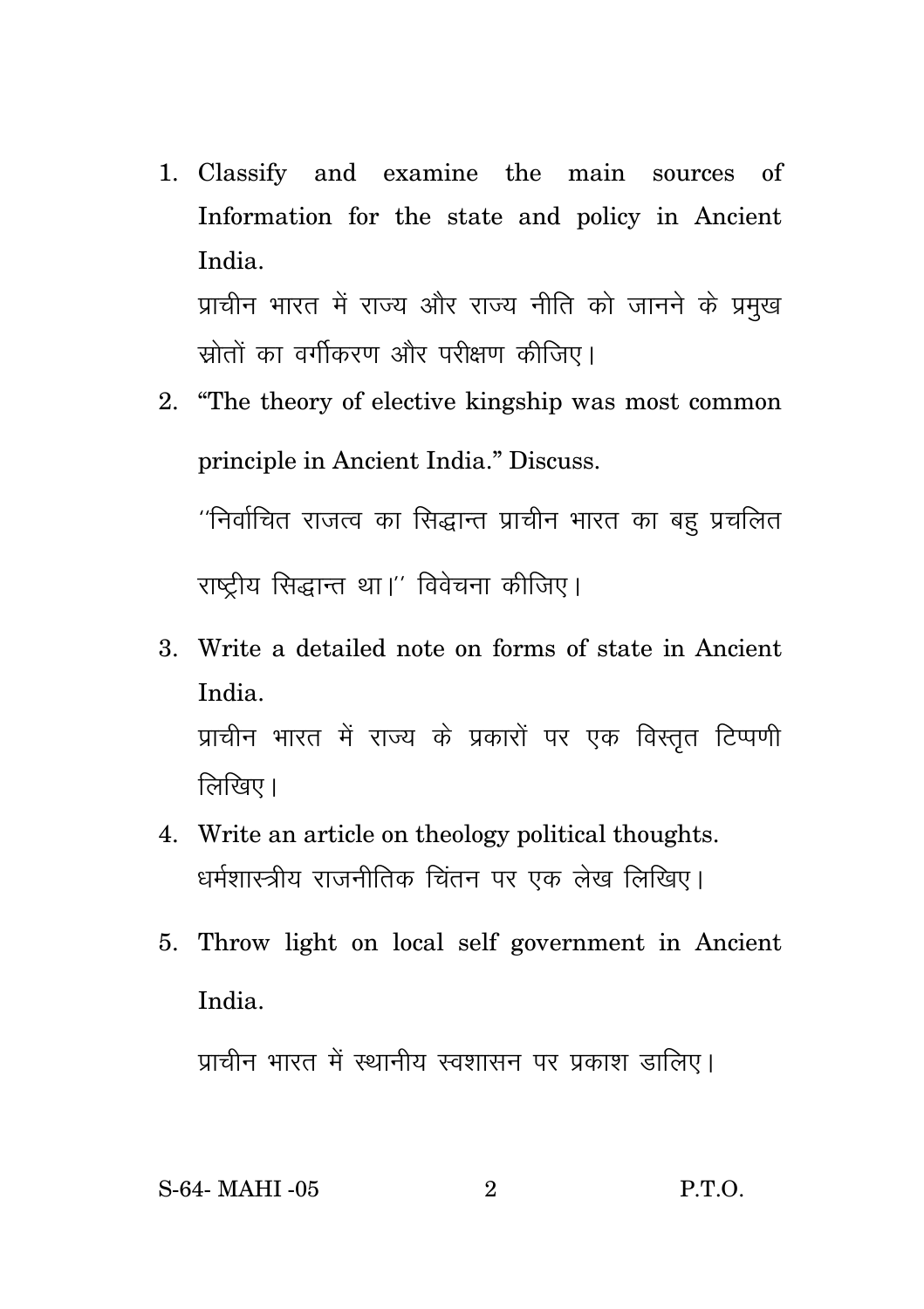## Section B / (खण्ड-ख) (Short Answer Type Questions) (लघु उत्तरों वाले प्रश्न)

Note: Section 'B' contains eight (08) short-answer type questions of seven (07) marks each. Learners are required to answer any five (05) questions only.  $(5 \times 7 = 35)$ 

नोटः खण्ड 'ख' में आठ (08) लघु उत्तरों वाले प्रश्न दिए गये हैं, प्रत्येक प्रश्न के लिए सात (07) अंक निर्धारित हैं। शिक्षार्थियों को इनमें से केवल पाँच (05) प्रश्नों के उत्तर देने हैं।

- 1. Prominent Characteristic of Vedic administration. वैदिक प्रशासन की प्रमुख विशेषताएँ।
- 2. Nature of Ancient Janapad -States. प्राचीन जनपद-राज्यों की प्रकृति।
- 3. Inter-state relations in Ancient India. प्राचीन भारत में अन्तर-राज्य संबंध।
- 4. Manu Smriti मनुस्मृति